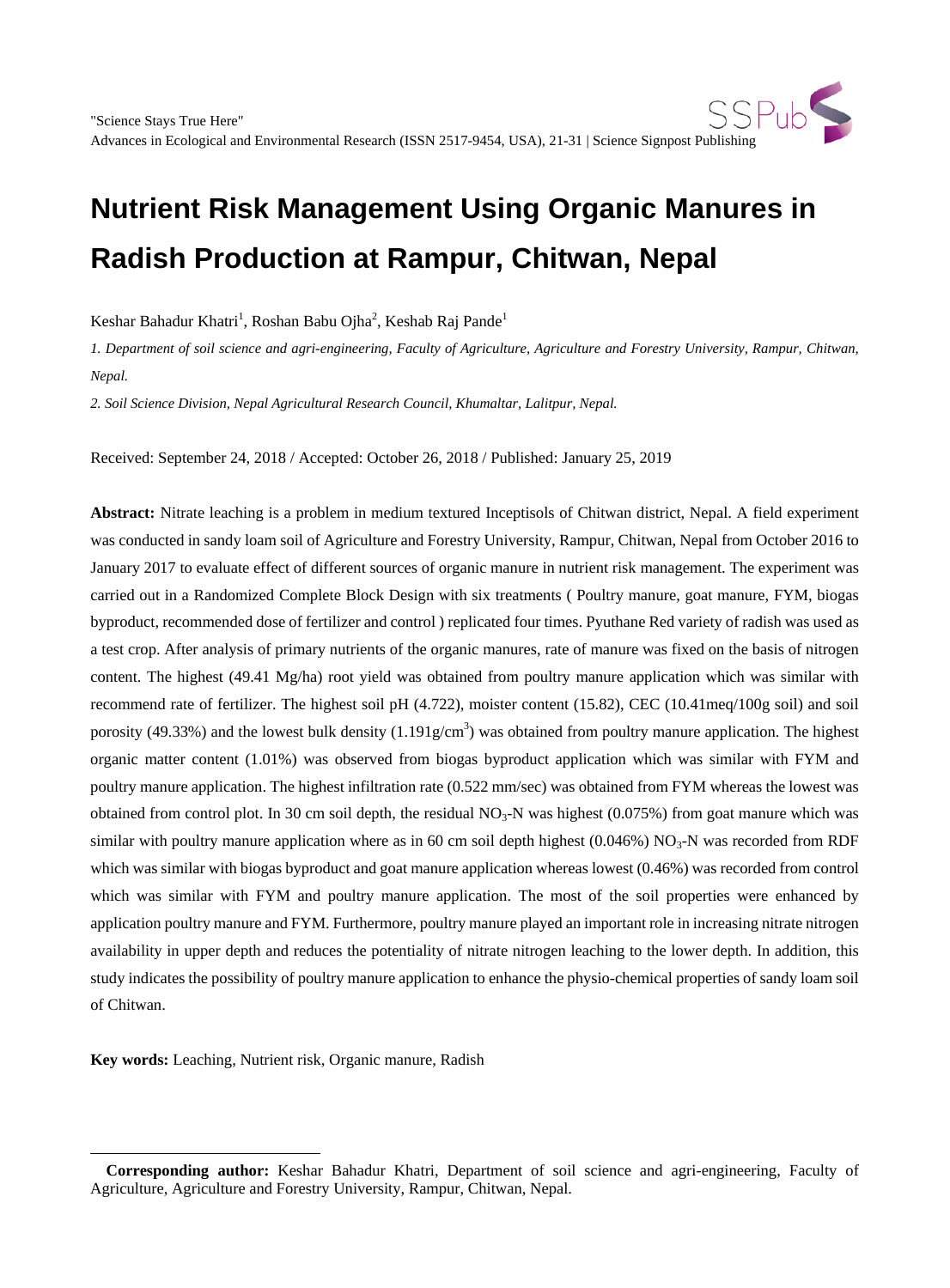## **1. Introduction**

Continuous and indiscriminate use of chemical fertilizer and pesticides are the causes for depletion of soil organic matter, accelerated soil erosion, nutrient loss and imbalance and decreased soil micro-organism (Jordhal & Karlen, 1993; Logsdon et al., 1993). Agricultural lands are being degraded through depletion of soil organic matter, nutrient loss and imbalance, accelerated soil erosion, water logging and salinity in irrigated areas, degradation of soil structure leading to crusting and compaction of the surface soils, and decline in soil water and nutrient retention capacities (Lal, 2009). Soil erosion and loss of organic matter control has been proposed as critical to nutrient risk management (Liu et al., 2010). Nutrient risk management in sustainable manner aims at improving soil properties, maintaining and enhancing soil nutrients and crop production, reducing the level of nutrient risk, protecting the potential of natural resources and preventing the degradation of soil and water quality, while being economically viable , socially acceptable and environmentally friendly (FAO, 1993; Schjonning et al., 2004).

Most of the soil of Chitwan is sandy loam due to which nutrient depletion and drought related problems are the major risk factor. Sandy loam soils have low nutrient content, water holding capacity, cation exchange capacity, buffering capacity, soil aggregate formation and high infiltrability and hydraulic conductivity. Most of the rainfall occurs in rainy (>80% in June –Aug.) season and farmers faces many drought related problems in other season due to low water holding capacity of sandy soil which becomes a great risk of nutrient leaching. Limited studies on the effect of organic manure on nutrient risk management on radish grown in sandy soil, as well as yield and productivity are reported for Nepalese conditions. Likewise, due to lack of sufficient knowledge and appropriate technology, Nepalese farmers are growing radish without the knowledge of optimum quantity of nutrient requirement by this crop. Thus by improving physiochemical properties of soil nutrient risk factor can be manage effectively. Therefore, the main objective of this study were to make safe soil environment via viable nutrient risk management option by determining the effect of different sources of organic manure on soil properties, nitrate retention capacity in correlation with radish yield.

# **2. Methodology**

The field experiment was conducted at the horticulture farm of the Agriculture and Forestry University (AFU), Rampur, Chitwan, Nepal. The experimental site was located at 27º 37' North Latitude and 84º 25' East Longitude (Thapa and Dongol, 1988) at an altitude of about 228 masl. The experiment was set in a randomized complete block design with six treatments (Table 2) and four replications. The area of each plot was  $8 \text{ m}^2$  (4)  $m \times 2$  m). As a test crop Pyuthane Rato variety of radish was planted in geometry PP x RR 30cm x 20 cm.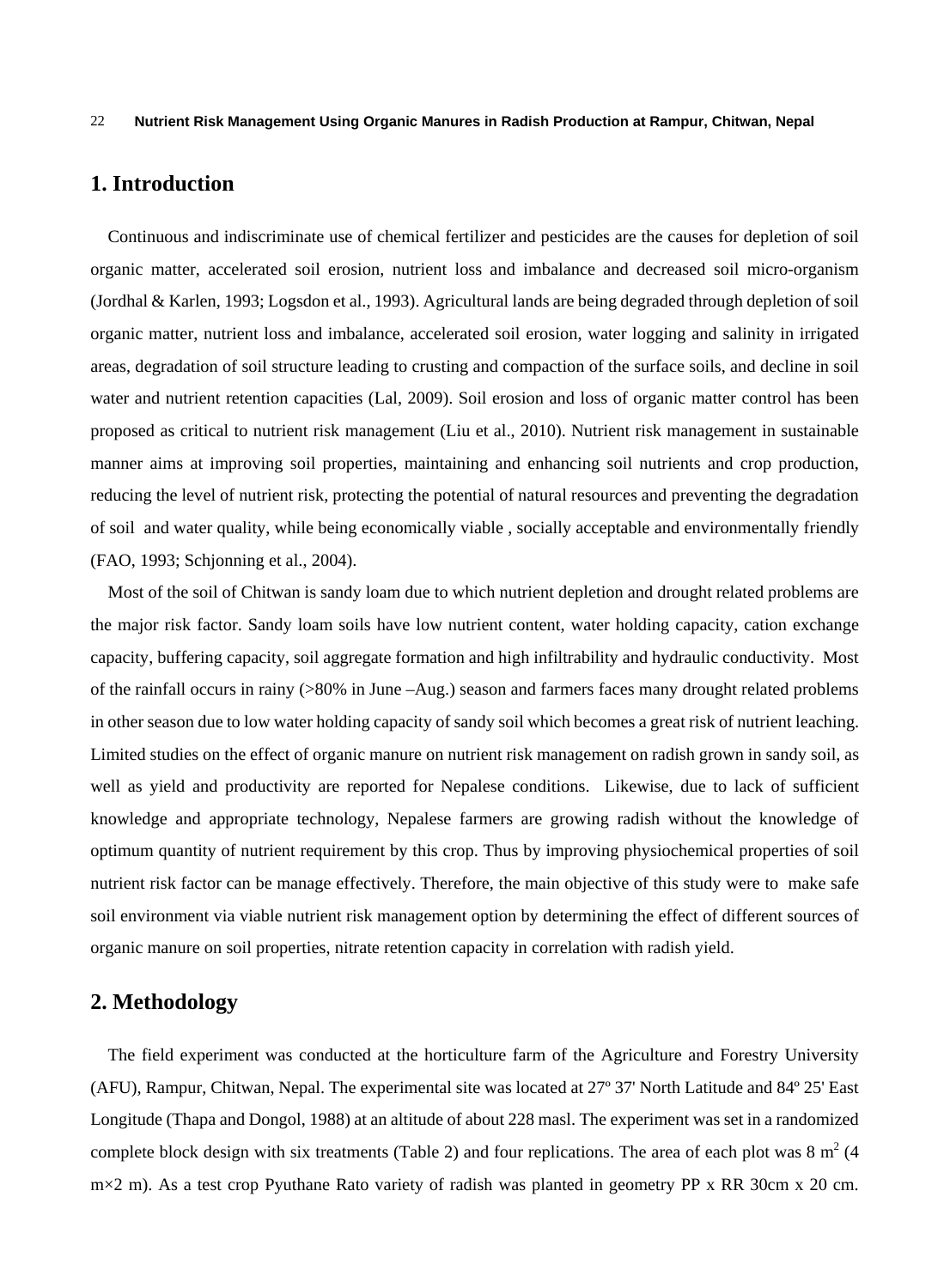Recommended dose of chemical fertilizer 100:60:40 kg NPK/ha was incorporated in soil at the time of sowing. A full dose of P and K and half dose of N were applied as basal dose. The remaining 1/2 N was applied at 35 DAS during intercultural operation.

| Organic manures   | рH  | N(%) |
|-------------------|-----|------|
| Poultry manure    |     | 3.5  |
| Goat manure       |     | 1.25 |
| <b>FYM</b>        | 7.4 | 0.95 |
| Biogas by-product |     | 0.70 |

Table 1: Nutrient status of various organic manures.

Note: Nutrients content in the organic manure was calculated on dry weight basis.

| <b>SN</b>      | <b>Treatments</b>      | Rate of N applied through organic | Amount of manure            |
|----------------|------------------------|-----------------------------------|-----------------------------|
|                |                        | manure (kg/ha)                    | equivalent to $N$ (kg/plot) |
| T1             | Poultry manure         |                                   | 5.71                        |
| T <sub>2</sub> | Goat manure            |                                   | 21.32                       |
| T <sub>3</sub> | <b>FYM</b>             | 100                               | 33.68                       |
| T <sub>4</sub> | Biogas byproduct       |                                   | 57                          |
| <b>T5</b>      | Recommended fertilizer |                                   | 173.91gm                    |
| T <sub>6</sub> | Control                |                                   | 0                           |

Table 2: Treatment description of the experiment.

The quantities of organic manures for the experiment were calculated on the basis of their respective nitrogen content (Table 2). Two fold increase in manure quantity for each plot as only 50% of nutrients was released from organic manure in first season of application (Brady and Weil, 2005). The required amount of organic manures was well incorporated in soil one month before seed sowing.

Biomass and root yield was calculated from 1  $m^2$  plot which is then converted into Mg/ha. Soil sample from field before sowing and after harvesting of radish was taken from two depth 0-30 cm and 30-60 cm. Before research one composite sample from each block was taken. After the harvesting, soil samples were taken from individual plots and analyzed with standard methods (Table 3).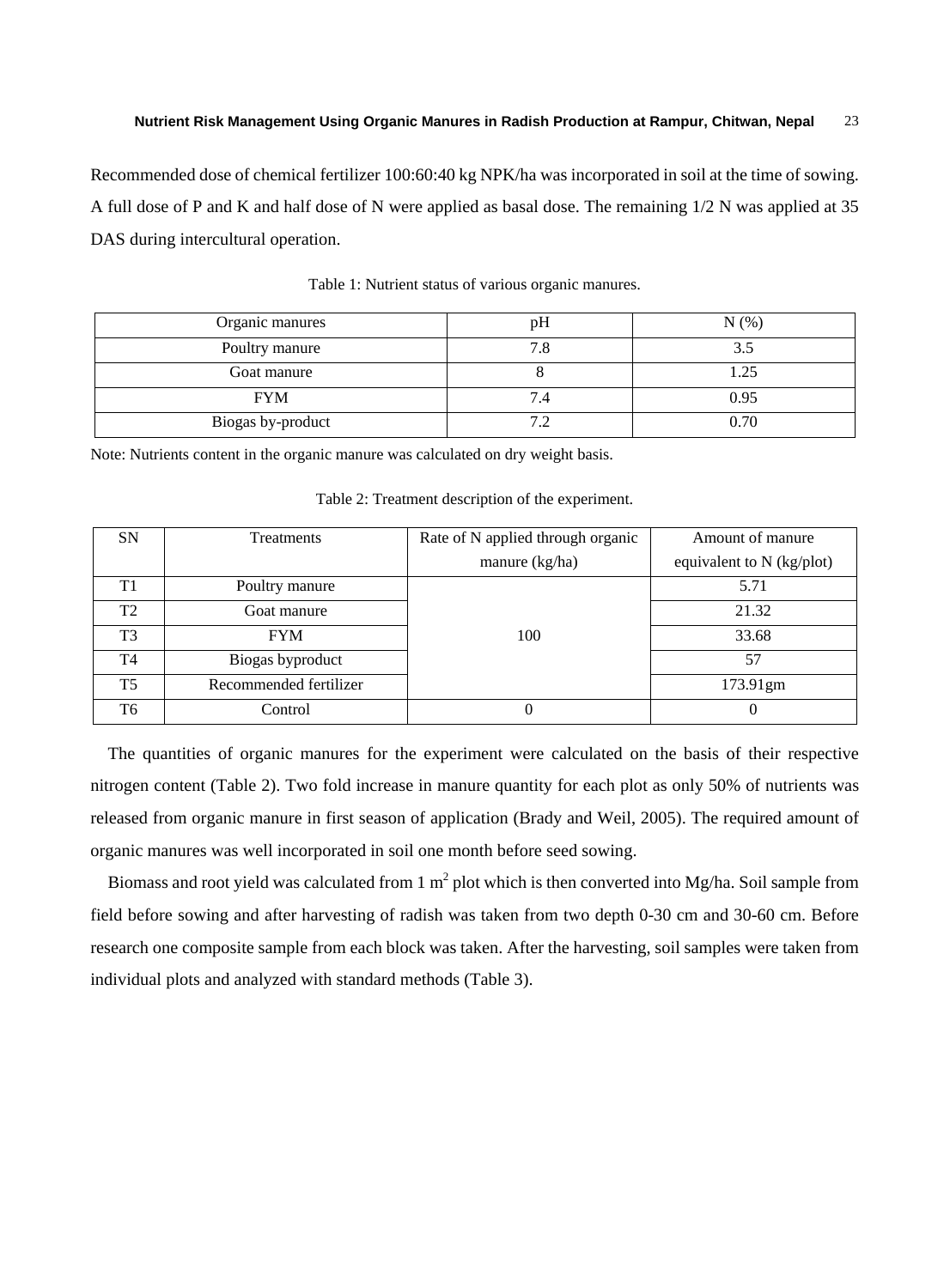| S.N            | Parameters                     | Analysis methods                                     |
|----------------|--------------------------------|------------------------------------------------------|
|                | Soil pH                        | Beckman electrode pH meter (Cottenie et al., 1982)   |
| $\overline{2}$ | Soil moisture                  | Gravimetric method                                   |
| 3              | Soil texture                   | Hydrometer method (Gee & Bauder, 1986)               |
| 4              | Soil organic matter            | colorimeter method (Graham, 1948)                    |
| 5              | Dry bulk density               | Core ring method (Blake & Hartage, 1986)             |
| 6              | Total nitrogen                 | Kjeldhal distilation (Bremner & Mulvaney, 1982)      |
| 7              | Nitrate nitrogen               | Nitrate sensor probe                                 |
| 8              | Available phosphorous          | Modified Olsen (Olsen, 1954) using spectrophotometer |
| 9              | Available potassium            | Ammonium acetate extraction (Simard, 1993)           |
| 10             | Cation exchange capacity (CEC) | Ammonium Acetate extract (Metson I, 1956)            |
| 11             | Infiltration rate              | Double ring infiltrometer (Bouwer, 1986)             |

Table 3 Analysis methods for various soil parameters

All data were subjected for normality test and found the data followed normality trend. F-test of the normal data carried out with the help of Genstat version 4. Duncan's multiple range test was carried out to separate means with 5% level of significance.

## **3. Results**

#### **Effect of organic manures yield of radish**

The highest biomass yield (75.16 Mg/ha) was obtained from poultry manure application which was significantly higher than other treatment but at par with RDF. Lowest biomass yield (26.91Mg/ha) was obtained from control plot. Highest root yield was obtained from poultry manure (49.41 Mg/ha) which is similar to RDF and significantly different from Biogas byproduct and control (Table 4).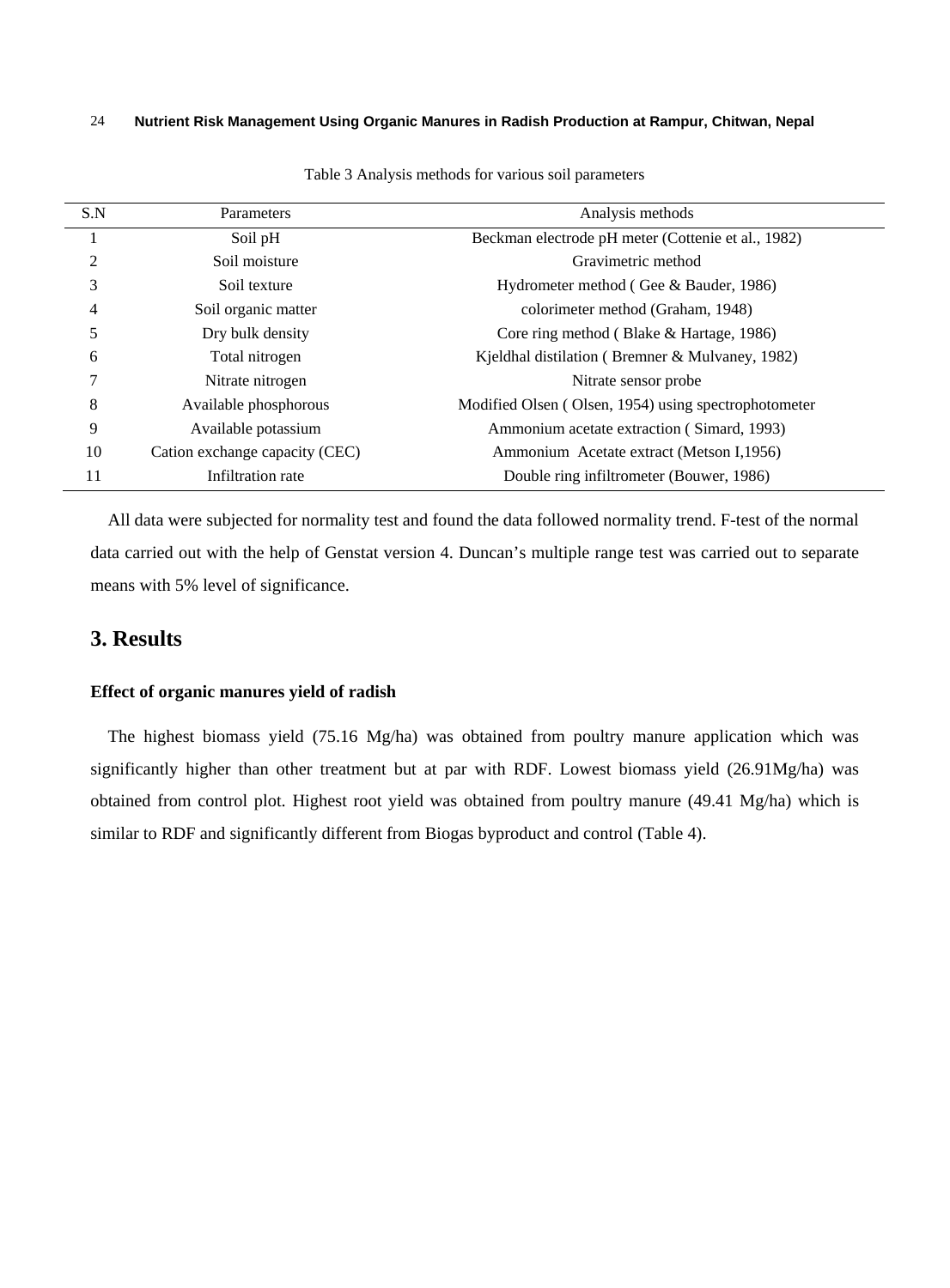|                                        | Yield (Mg/ha)         |                     |
|----------------------------------------|-----------------------|---------------------|
| <b>Treatments</b>                      | <b>Biomass</b>        | Root                |
| Poultry manure                         | $75.16^a$             | 49.41 <sup>a</sup>  |
| Goat manure                            | $63.20^{bc}$          | 39.82 <sup>ab</sup> |
| Farm Yard Manure (FYM)                 | $60.98^{bc}$          | $40.64^{ab}$        |
| Biogas by product                      | 55.97 <sup>c</sup>    | $34.75^{b}$         |
| Recommended doses of fertilizers (RDF) | $70.88$ <sup>ab</sup> | $46.78^{a}$         |
| Control                                | 26.91 <sup>d</sup>    | $15.28^{\circ}$     |
| <b>Grand Mean</b>                      | 58.9                  | 37.8                |
| Sem <sup>±</sup>                       | 3.86                  | 3.15                |
| LSD(0.05)                              | 11.63                 | 9.49                |
| $C.V.$ %                               | 13.1                  | 16.7                |

Table 4: Effect of organic manure on root diameter, root length and yield of radish

Means followed by the same letter (s) in a column are not significantly different at 5% level of significance as determined by DMRT

#### **Effect of organic manures on soil moisture content, soil pH, bulk density and soil porosity**

Soil moisture content, soil pH bulk density, particle density and soil porosity was significantly affected by the application of various treatments (Table 5). At the time of radish harvest, moisture content of the plot treated with poultry manure was significantly higher than other treatments except biogas byproduct and FYM application. Poultry manure was superior to all the manure for holding highest moisture content (15.88%) which was followed FYM and biogas byproduct application. The lowest soil moisture content (15.03) was found in the control treatment. As compared with initial soil pH (4.45), application of organic manure increased soil pH but recommended fertilizer is responsible for decreased soil pH. Poultry manure was superior to all the manure for increasing soil pH  $(4.7)$  which was followed by biogas byproduct application (4.5). The lowest soil bulk density (1.191  $g/cm<sup>3</sup>$ ) was obtained from poultry manure application and it was significantly lower than other treatments except FYM. Similarly, the highest porosity (49.33%) was obtained from poultry manure used which was similar with the FYM whereas the lowest (40.60%) porosity was obtained from control (Table 5).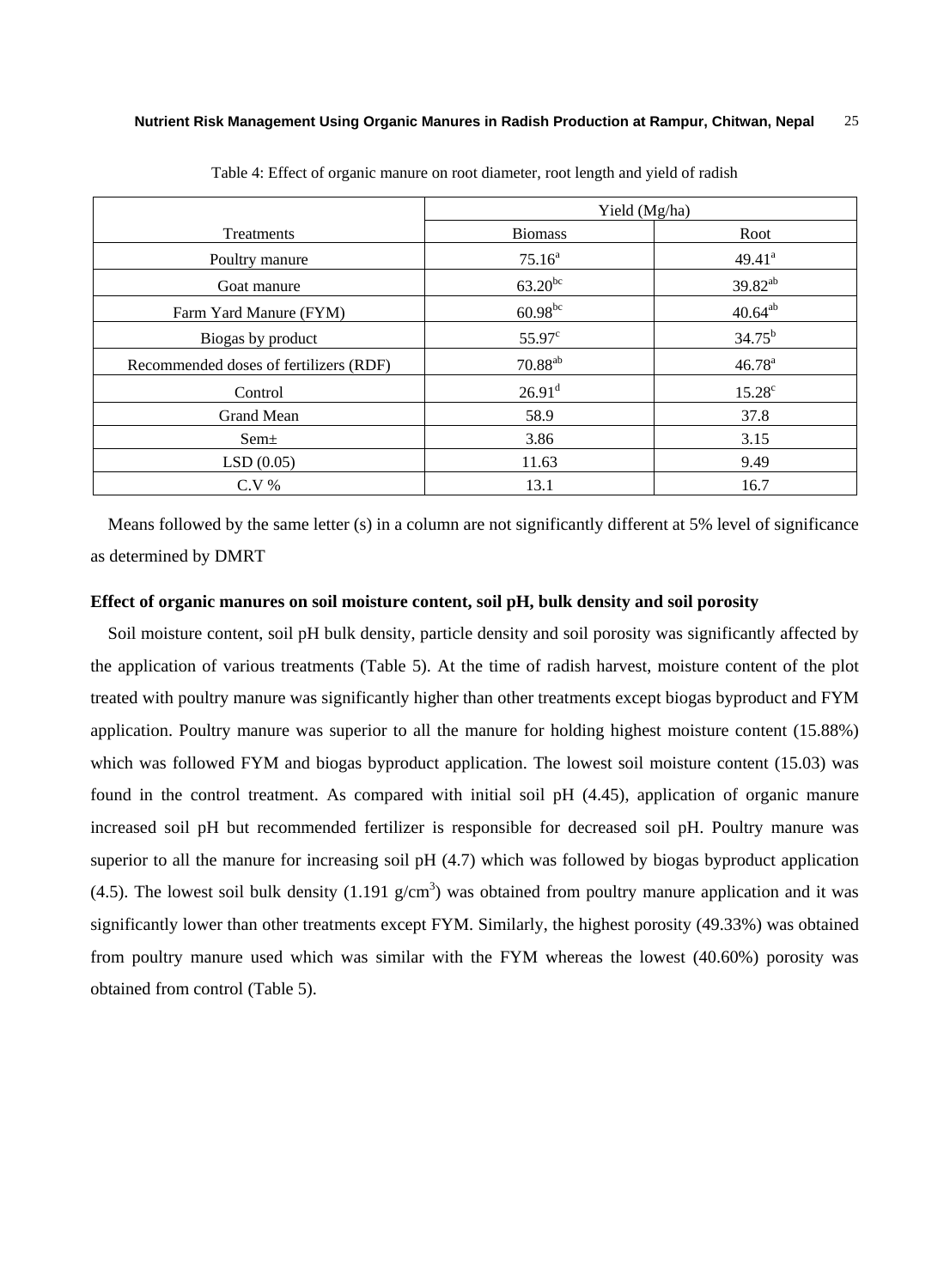| Treatment         | Soil moister content (%) | soil pH      | Bulk density $(g/cc)$ | Porosity $(\% )$ |
|-------------------|--------------------------|--------------|-----------------------|------------------|
| Poultry manure    | $15.82^{a}$              | $4.720^a$    | 1.191 <sup>a</sup>    | $49.33^{a}$      |
| Goat manure       | $15.08^{bc}$             | $4.505^{ab}$ | $1.264^b$             | $46.21^{b}$      |
| <b>FYM</b>        | $15.60^{ab}$             | $4.475^{b}$  | $1.253^{ab}$          | $46.67^{ab}$     |
| Biogas byproduct  | $15.60^{ab}$             | $4.522^{ab}$ | $1.259^{b}$           | $46.43^{b}$      |
| <b>RDF</b>        | 14.96 <sup>c</sup>       | $4.405^{b}$  | 1.336 <sup>c</sup>    | $43.15^{\circ}$  |
| Control           | 14.19 <sup>d</sup>       | $4.475^{b}$  | 1.396 <sup>c</sup>    | $40.61^\circ$    |
| <b>Grand Mean</b> | 15.21                    | 4.517        | 1.2831                | 45.40            |
| SEM <sub>±</sub>  | 0.2                      | 0.0723       | 0.02134               | 1.284            |
| LSD(0.05)         | 0.6028                   | 0.2178       | 0.06432               | 2.737            |
| $C.V\%$           | 2.6                      | 3.2          | 3.3                   | $\overline{4}$   |

Table: 5 Effect of organic manures on soil moisture content, soil pH, bulk density particle density and soil porosity

Means followed by the same letter (s) in a column are not significantly different at 5% level of significance as determined by DMRT

#### **Effect of different sources of organic manure in soil infiltration**

Soil infiltrability is not significantly influenced by the sources of organic manures. The highest (0.0448 mm/sec) infiltration rate was found in FYM treated plot. Whereas lowest final infiltration rate (0.0258 mm/sec) was obtained from control plot (Figure 1).

| Treatments       | Equation               | Final Infiltrability(mm/sec) | $R^2$          |
|------------------|------------------------|------------------------------|----------------|
| poultry manure   | $y = 1.491x^{-1.405}$  | 0.037                        | $R^2 = 0.9946$ |
| Goat manure      | $y = 1.205x^{1.366}$   | 0.033                        | $R^2 = 0.9982$ |
| <b>FYM</b>       | $y = 2.9552x^{-1.581}$ | 0.046                        | $R^2 = 0.9875$ |
|                  |                        |                              |                |
| Biogas byproduct | $y = 1.6129x^{-1.44}$  | 0.036                        | $R^2 = 0.992$  |
| <b>RDF</b>       | $y = 1.2647x^{-1.401}$ | 0.031                        | $R^2 = 0.9973$ |
| Control          | $y = 1.3863x^{-1.489}$ | 0.027                        | $R^2 = 0.9981$ |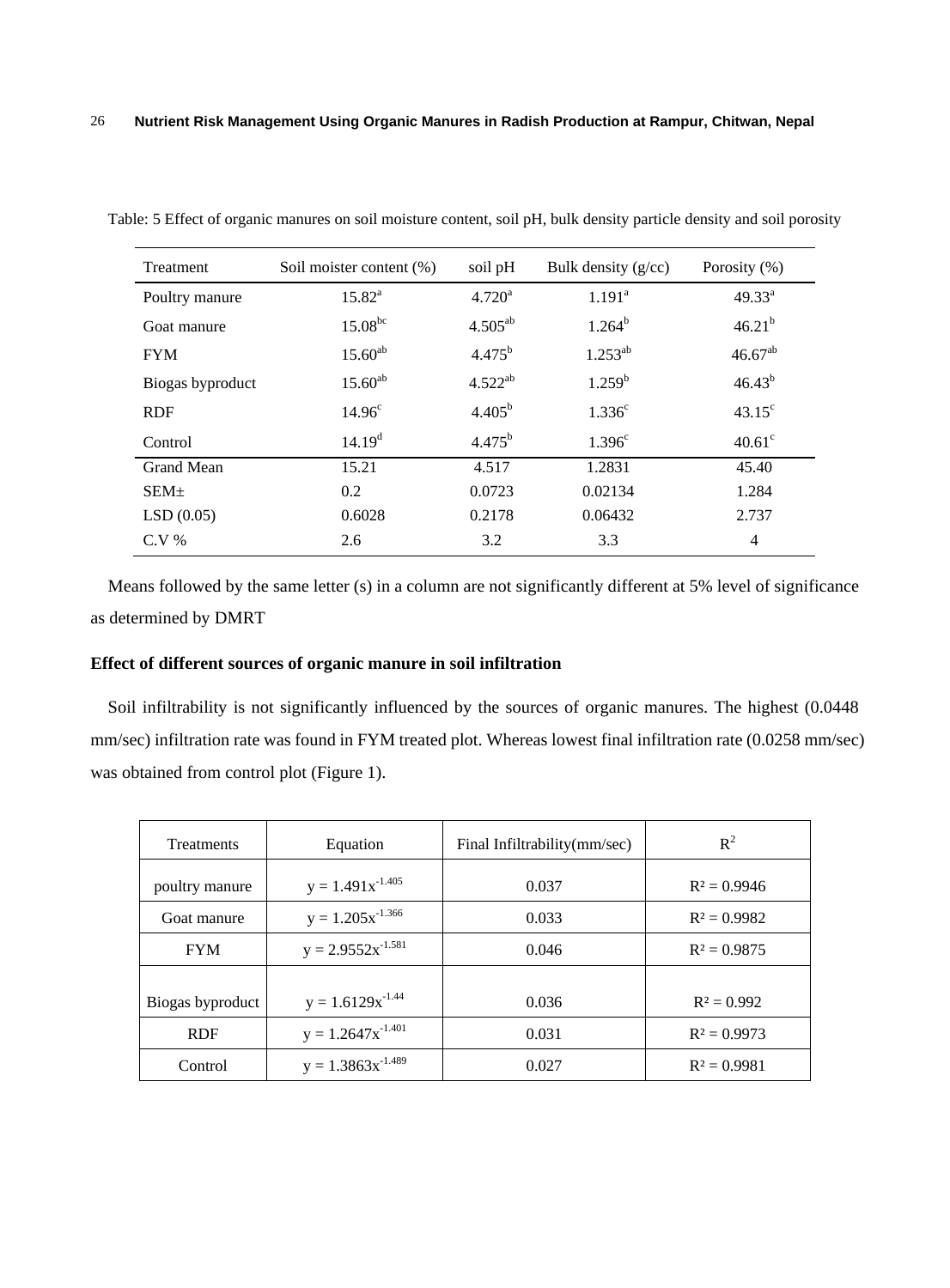

Figure 1: Soil infiltrability as influenced by different sources of organic manures.

#### **Effect of organic manures on CEC, OM and nitrate nitrogen of soil**

Application of organic manure has positive effect on CEC, OM content and residual nitrate nitrogen in soil (Table 6). The highest (10.408 meq/100gm) cation exchange capacity was found in plot with poultry manure application which was similar with goat manure and FYM application. Whereas lowest (7.950 m.eq/100g) CEC was recorded in control plot which was similar with RDF. The highest (1.01%) amount of OM content in soil was obtained from biogas byproduct application which was significantly higher than control, RDF and goat manure application but similar with FYM and poultry manure application. The lowest (0.776%) SOM content was obtained from RDF which was similar with control. Residual soil nitrate nitrogen in 30 cm depth was recorded highest (0.075%) in goat manure applied plot which was significantly higher than other treatments but similar with RDF and poultry manure. Similarly in 60 cm soil depth, highest amount (0.087%) of nitrate nitrogen leaching was recorded from RDF which was significantly higher than FYM, poultry manure and control plot but similar with biogas byproduct and goat manure application.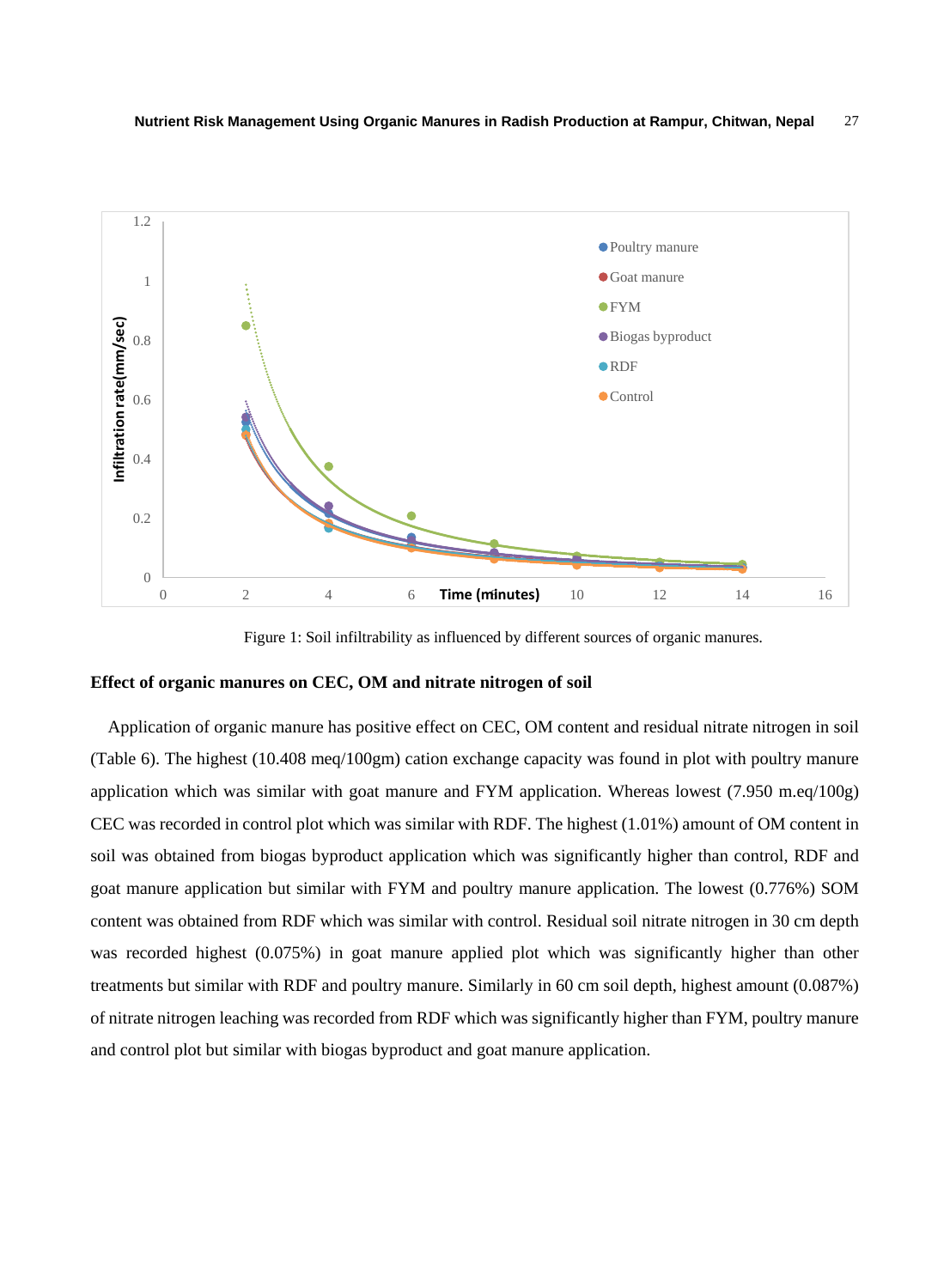| Treatment        | $CEC$ (meq/100g)    | OM(%)             | $NO3-N$ (30cm)     | $NO3-N$ (60 cm)      |
|------------------|---------------------|-------------------|--------------------|----------------------|
| Poultry manure   | $10.408^{\text{a}}$ | $0.9319^{ab}$     | $0.061^{ab}$       | $0.06^{bc}$          |
| Goat manure      | $9.55^{ab}$         | $0.8864^{b}$      | $0.075^{\text{a}}$ | $0.073^{ab}$         |
| <b>FYM</b>       | $9.225^{ab}$        | $0.967^{ab}$      | $0.045^{bc}$       | $0.048^{\circ}$      |
| Biogas byproduct | $8.975^{bc}$        | 1.01 <sup>a</sup> | $0.045^{bc}$       | $0.078^{ab}$         |
| <b>RDF</b>       | $8.575^{bc}$        | $0.776^{\circ}$   | $0.065^{ab}$       | $0.087$ <sup>a</sup> |
| Control          | $7.950^{\circ}$     | $0.7761^{\circ}$  | $0.0348^{\circ}$   | $0.046^{\circ}$      |
| Grand Mean       | 9.11                | 0.891             | 0.0542             | 0.0651               |
| SEM <sub>±</sub> | 0.385               | 0.0343            | 0.00693            | 0.00728              |
| LSD(0.05)        | 1.162               | 0.1033            | 0.021              | 0.0219               |
| $C.V.$ %         | 8.5                 | 7.7               | 25.6               | 22.4                 |

Table 6: Effect of organic manures on CEC, OM and nitrate nitrogen of soil

Means followed by the same letter (s) in a column are not significantly different at 5% level of significance as determined by DMRT

### 4. **Discussion**

The lower values radish yield and soil physio-chemical properties obtained from control treatment as compared to other treatments could be as a result of initial low soil nutrients status that often characterizes continuous cultivation of land without fertilizer application. This finding was supported by Mohammed and Solaiman (2012). The highest root diameter, root length and yield of radish from poultry manure treatment could be due to the least value of C/N ratio of poultry manure also encouraged faster decomposition and quick release of nutrients for crop uptake and higher root yield parameters. This observation was supported by Ijoyah and Sophie (2009) who reported that the application of poultry manure increased cabbage yield. Costellanos and Pratt (1981) estimated that 60 per cent of the organic N in poultry manure was available. Due to its rapid mineralization, poultry manure was recognized as a valuable source of plant nutrients for crops. Espitiru *et al.*  (1995) reported that the crop yield improvement due to addition of poultry manure was attributed to the presence of both readily available and slow release nitrogen. The application of RDF significantly increased the root diameter and radish yield than that of goat manure and biogas byproduct application and this could be due to the supply of readily available nutrients from the NPK fertilizer to the plant. This observation agreed with that of Makinde (2013) who reported that an increase in the readily available nitrate from the NPK fertilizer unlike the organic manure which must be mineralized before being utilized by crops. The increase in water holding capacity, bulk density and porosity of soil from the application of poultry manure might be due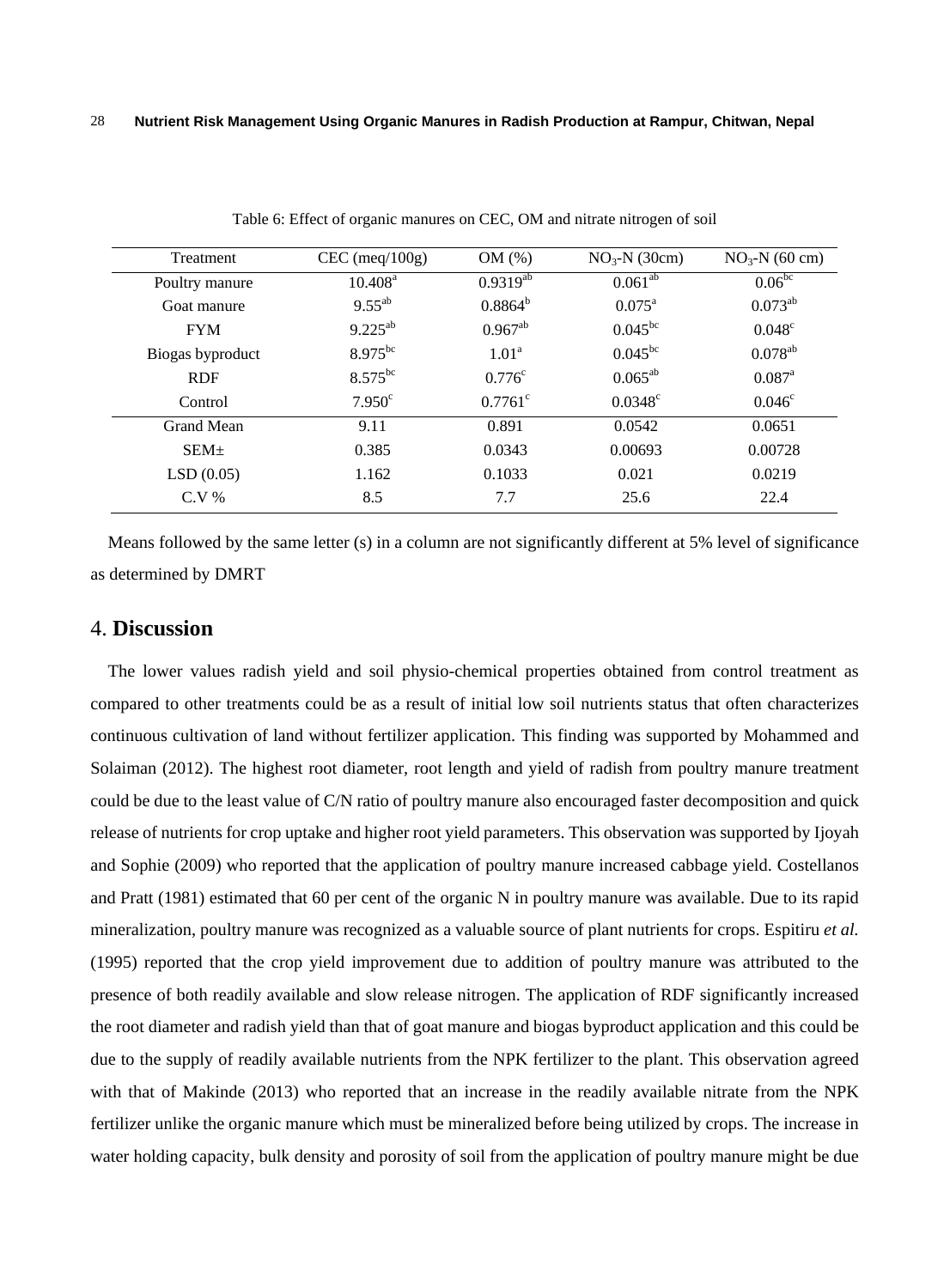to an increase in C content of the soil increases aggregation, decreases bulk density, increases water holding capacity, and hydraulic conductivity (Biswas and Khosla, 1971; Gupta et al., 1977; Weil and Kroontje, 1979).

The increase in soil pH from poultry manure application might be due to higher calcium content which decreased the activity of Almunium (Hue, 1993; Materechera and Mkhabela, 2002). Decrease in nitrate leaching in lower soil depth from FYM and poultry manure application agreed with that of Yanwang *et al.* (2002). Higher amount of nitrate leaching was obtained from biogas byproduct agreed with that of Schröder et al. (2005). Also, Tong et al. (1997) reported higher rate of nitrate nitrogen leaching which polluted underground water particularly with the continuous use of chemical fertilizers compared to the organic fertilizers. The findings are further supported by several researcher (Adekiya and Agbede, 2009; Akani and Ojeyniyi, 2007).

## **5. Conclusion**

Among the various treatment poultry manure was the best source of organic manure resulting higher root yield of radish by improving soil moister content, soil pH, bulk density, soil porosity, CEC, nitrate nitrogen availability and reducing the leaching of nitrate nitrogen in lower depth. Hence, poultry application was recommended in sandy soil to reduce risk by improving soil properties. This research was conducted in winter season so that further long term research is necessary in other seasons for strong recommendation.

#### **Acknowledgements**

The authors are grateful to National Agriculture Research and Development Fund (NARDF) Singhadurbar, Plaza, Kathmandu, Nepal for providing research fund.

## **References**

- [1]. Adekiya, A.O., & Agbede, T.M. (2009). Growth and yield of tomato as influenced by poultry manure and NPK fertilizers. *Emirates J. food Agric.* 21 (1), 10-20.
- [2]. Akanni, D.I., & Ojeniyi, S.O. (2007). Effect of different levels of poultry manure on soil physical properties, nutrient status, grwth and yield of tomato. *J. Agron.* 1:1-4.
- [3]. Allison, S.D., Czimczik, C.I., & Treseder, K.K. (2008): Microbial activity and soil respiration under nitrogen addition in Alaskan boreal forest. Global Change Biology, *14*: 1156–1168.
- [4]. Badgley, C.J., Moghtader, E., Quintero, E., Zakem, M.J., Chappell, K., Aviles-Vazquez, Samulon, A., & Perfecto, I. (2007). Organic agriculture and the global food supply. *Renewable agriculture and food systems* 22: 86-108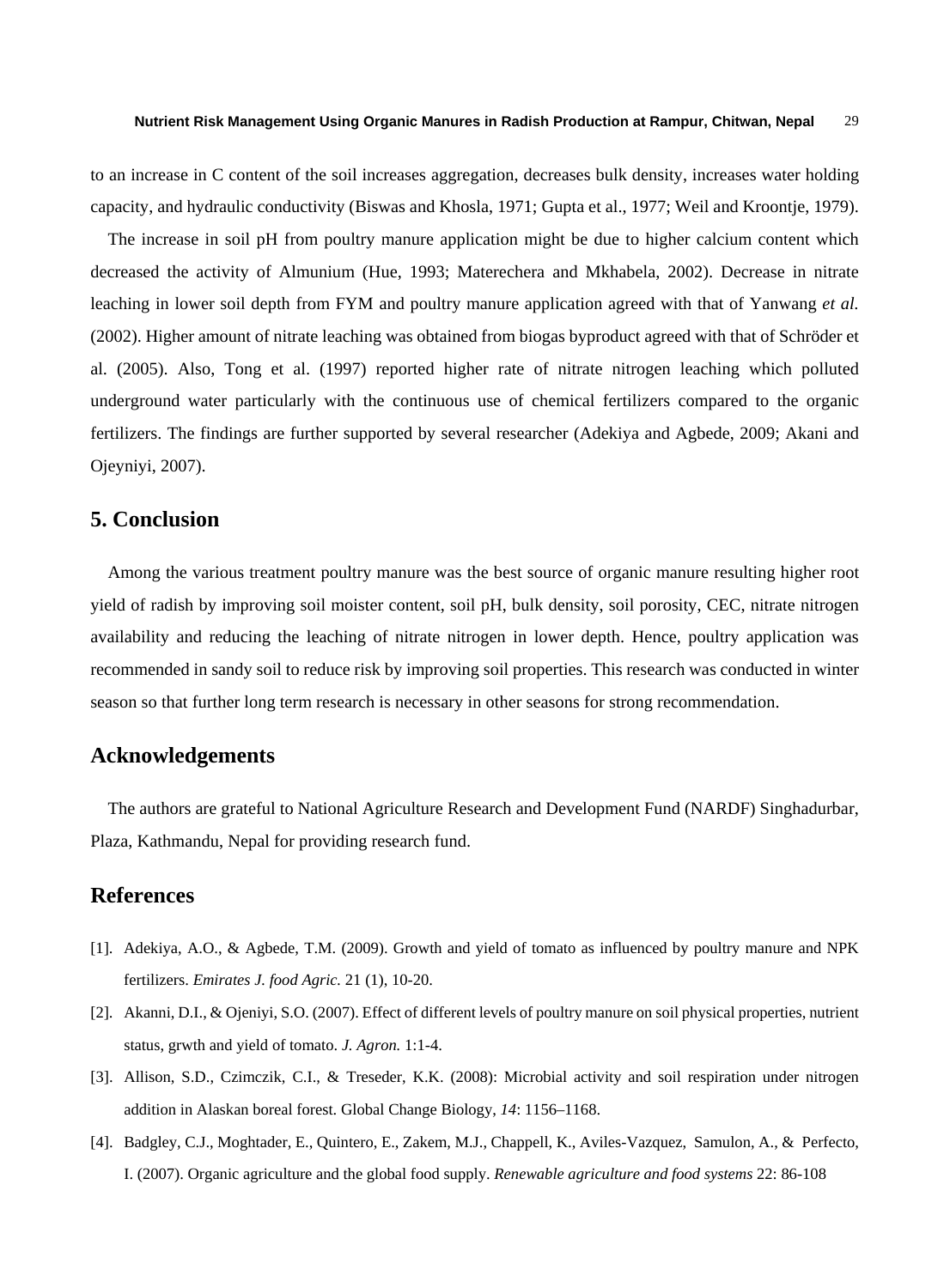- [5]. Biswas, T. D., & Khosla B K. (1971). *Building up of organic matter status of the soil and its relation to the soil physical properties*. p. 831-842, Vol. I. *In* Proc. mt. Symp. Soil Fert. Eval. New Delhi. India.
- [6]. Brady, N.C., & Weil, R.R.( 2005). The nature and properties of soils*.* Thirteen editions.
- [7]. FAO. (2015). Status of world soil resources. An explanatory note. FAO World Soil Resources Map at 1:25000000 scale, Rome.71 p. available at
- [8]. Costellanos, .SJ.Z., & Pratt, P F. (1981). Mineralization of manure, nitrogen correlation with
- [9]. Ebhin Masto, R, & Chhonkar, P.K., Singh, D., & Patra, A.K.. (2006). Changes in soil biological and biochemical characteristics in a long-term field trial on a sub-tropical inceptisol. *Soil Biology and Biochemistry*, *38*: 1577–1582.
- [10]. Espiritu, B.M., Palacappc, M.G., Camtera, JJL, & Wllavar, L. (1995). Studies on chemical and microbiological parameters for organic fertilizers as basis for quality standards: *Terminal Report* (November, 1994 to May, 1995), College Leguna, Philippines.
- [11]. Eyhorn, .F, Heeb, M., & Wieidmann, G. (2002). *IFOAM Training manual for organic agriculture in the Tropics: Theory, transparencies, didactic apporach*. International Federation of Organic Agriculture Movements (IFOAM), Research institute of organic agriculture (FiBL), CABI Bioscience, Agrecol Afique (Senegal), Agrecol Andes (Bolivia) and INOCERT (India).
- [12]. Gupta, S. C., Dowdy, R H., & Larson, W.E. ( 1977). Hydraulic and thermal properties of a sandy soil as influenced by incorporation of sewage sludge. *Soil Sci. Soc. Am. Proc.* 41:601-605.
- [13]. Hue, N.V. (1993). Correcting soil acidity of a highly weathered ultisol with chicken manure or sewage and sludge. *Commun. Soil Sci. plant Anal.* 23: 241-264.
- [14]. Ijoyah, M.O., & Sophie, V.L. (2009). Effect of different levels of decomposed poultry manure on the yield of cabbage (Brassica Oleraceae L). *Agro Sci. J. Trop Agric Food Environ Ext* 8(1):20–23
- [15]. Karlen, D.L., Wollenhaupt, N.C., Erbach, D.C., Berry, E C., Swan, J.B., Eash, N.S., & Jordahl, J.L. (1994). Crop residue effects on soil quality following 10-years of no-till corn. *Soil and Tillage Research*, *31*(2), 149-167.laboratory indices. *Soil Science Society of America*, 45: 254-357.
- [16]. Lal R.( 2009). Soils and world food security. *Soils Tillage Res.* 102, 1–4.
- [17]. Liu, X.B, Zhang, X.Y., Wang, Y.X., Sui, Y.Y., Zhang, S.L., Herbert, S.J., & Ding, G. (2010). Soil degradation: a problem threatening the sustainable development of agriculture in Northeast China. *PLANT SOIL ENVIRON*, *56*, (2): 87–97
- [18]. Logsdon, S.D., Radke, J.K., & Karlen, D.L. (1993). Comparasion of alternative farming systems.1. Infiltration Techniques. *Am. J. Alter. Agric.* 8:15-20
- [19]. Makinde A. (2013). Effect of inorganic fertilizer on the growth and nutrient composition of moringa. *J Emerg Trends Eng Appl Sci.* (JETEAS) 4(2):34–343.